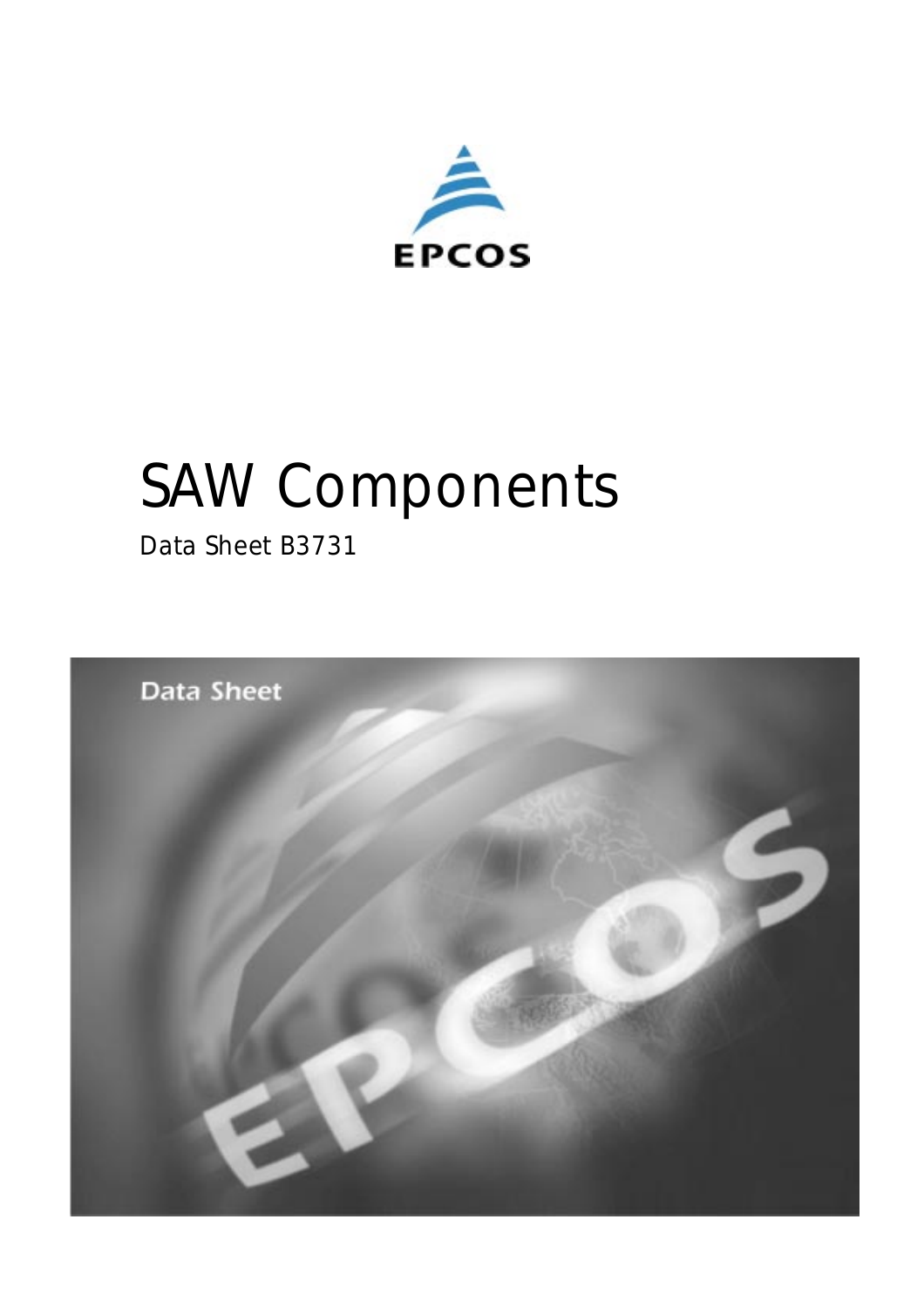

#### **SAW Components B3731**

## **Low-loss Filter 315,00 MHz**

**Data Sheet**

#### **Features**

- RF low-loss filter for remote control receivers
- Package for **S**urface **Mounted Technology** (**SMT**)
- Balanced and unbalanced operation possible
- Passivation layer: Elpas
- AEC-Q200 qualified component family
- Compliant to EU RoHs Directive (2002/95/EC)
- Lead free soldering compatible with J STD20C



#### **Terminals**

■ Ni, gold plated

typ. dimensions in mm, approx. weight 0,037 g

#### **Pin configuration**1)

- 1 Input (recommended) or Input Ground
- 2 Input Ground (recommended) or Input
- 4 Output (recommended) or Output Ground
- 5 Output Ground (recommended) or Output
- 3,6 to be grounded



| Type  | <b>Ordering code</b> | Marking and package<br>according to | <b>Packing</b><br>according to |
|-------|----------------------|-------------------------------------|--------------------------------|
| B3731 | B39321-B3731-H110    | C61157-A7-A143                      | F61074-V8168-Z000              |

**E**lectrostactic **S**ensitive **D**evice (**ESD**)

#### **Maximum ratings**

| Operable temperature range |                 | $-45/+120$ | ۰c  |                              |
|----------------------------|-----------------|------------|-----|------------------------------|
| Storage temperature range  | stg             | $-45/+120$ | °∩  |                              |
| DC voltage                 | <sup>V</sup> DC |            |     |                              |
| Source power               | $P_{\rm c}$     | 10         | dBm | source impedance 50 $\Omega$ |

1) The recommended pin configuration usually offers best suppression of electrical crosstalk.The filter characteristics refer to this configuration.



Ceramic package **DCC6E**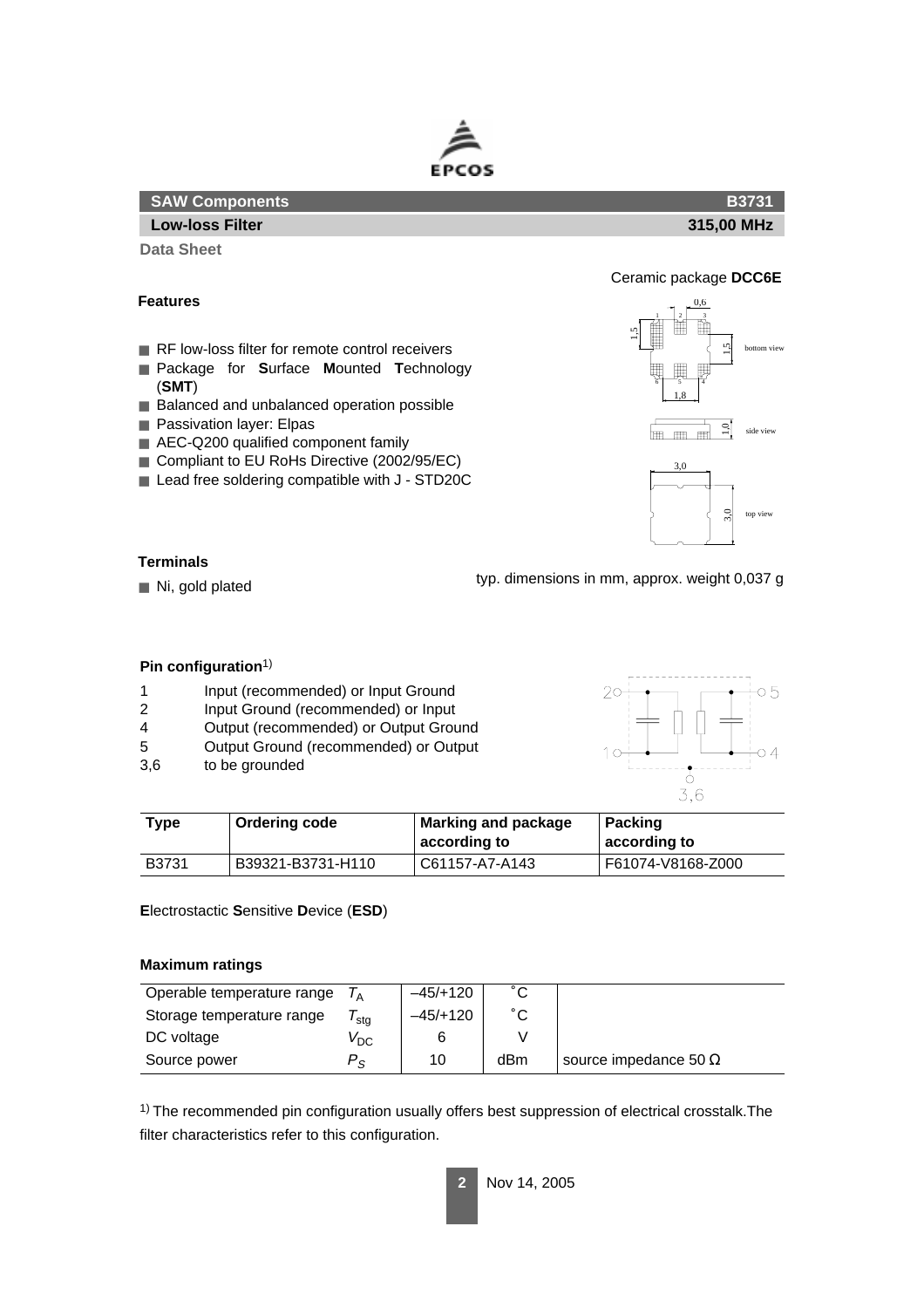

| <b>SAW Components</b>                                                                  |                                                                                                                                       | <b>B3731</b> |            |      |                       |  |
|----------------------------------------------------------------------------------------|---------------------------------------------------------------------------------------------------------------------------------------|--------------|------------|------|-----------------------|--|
| <b>Low-loss Filter</b>                                                                 |                                                                                                                                       | 315,00 MHz   |            |      |                       |  |
| <b>Data Sheet</b>                                                                      |                                                                                                                                       |              |            |      |                       |  |
| <b>Characteristics</b>                                                                 |                                                                                                                                       |              |            |      |                       |  |
| Reference temperature:<br>Terminating source impedance:<br>Terminating load impedance: | $T_A = -45  +95^{\circ}C$<br>$Z_{\rm S}$ = 50 $\Omega$ and matching network t.b.d.<br>$Z_L$ = 50 $\Omega$ and matching network t.b.d. |              |            |      |                       |  |
|                                                                                        |                                                                                                                                       | min.         | typ.       | max. |                       |  |
| <b>Center frequency</b>                                                                | $f_C$                                                                                                                                 |              | 315,00     |      | <b>MHz</b>            |  |
| (center frequency between 3 dB points)                                                 |                                                                                                                                       |              |            |      |                       |  |
| <b>Minimum insertion attenuation</b>                                                   | $\alpha_{\text{min}}$                                                                                                                 |              |            |      |                       |  |
| including loss in matching elements $(Q_L = 42)$                                       |                                                                                                                                       |              | 2,4        | 3.2  | dВ                    |  |
| excluding loss in matching elements                                                    |                                                                                                                                       |              | 1,4        | 2,2  | dB                    |  |
| <b>Pass band</b> (relative to $\alpha_{\text{min}}$ )                                  |                                                                                                                                       |              |            |      |                       |  |
| 314,85  315,15 MHz                                                                     |                                                                                                                                       |              | 0,6        | 2,0  | dВ                    |  |
| 314,82  315,18 MHz                                                                     |                                                                                                                                       |              | 0,8        | 3,0  | dB                    |  |
| 314,78  315,22 MHz                                                                     |                                                                                                                                       |              | 1,2        | 6,0  | dB                    |  |
| <b>Filter bandwidth</b>                                                                |                                                                                                                                       |              |            |      |                       |  |
| $\alpha_{\text{rel}} \leq 3$ dB                                                        |                                                                                                                                       | 0,57         | 0,63       | 0,69 | MHz                   |  |
| <b>Relative attenuation</b> (relative to $\alpha_{\text{min}}$ )                       | $\alpha_{\text{rel}}$                                                                                                                 |              |            |      |                       |  |
| 10,00  295,00 MHz                                                                      |                                                                                                                                       | 48           | 53         |      | dB                    |  |
| 295,00  307,00 MHz                                                                     |                                                                                                                                       | 43           | 48         |      | dB                    |  |
| 307,00  312,00 MHz                                                                     |                                                                                                                                       | 32           | 36         |      | dB                    |  |
| 312,00  314,00 MHz                                                                     |                                                                                                                                       | 25           | 29         |      | dB                    |  |
| 316,00  325,00 MHz                                                                     |                                                                                                                                       | 10           | 14         |      | dB                    |  |
| 325,00  336,00 MHz                                                                     |                                                                                                                                       | 38           | 43         |      | dB                    |  |
| 336,00  370,00 MHz                                                                     |                                                                                                                                       | 42           | 46         |      | dB                    |  |
| 370,00  600,00 MHz                                                                     |                                                                                                                                       | 52           | 57         |      | dB                    |  |
| 600,00 1500,00 MHz                                                                     |                                                                                                                                       | 60           | 65         |      | dB                    |  |
| 1500,00 2500,00 MHz                                                                    |                                                                                                                                       | 55           | 60         |      | dB                    |  |
| Impedance for pass band matching 1)                                                    |                                                                                                                                       |              |            |      |                       |  |
| Input: $Z_{\text{IN}} = R_{\text{IN}}$    $C_{\text{IN}}$                              |                                                                                                                                       |              | 610    2,2 |      | $\Omega \parallel pF$ |  |
| Output: $Z_{\text{OUT}} = R_{\text{OUT}}    C_{\text{OUT}}$                            |                                                                                                                                       |              | 610    2,2 |      | $\Omega \parallel pF$ |  |

1) Impedance for passband matching bases on an ideal, perfect matching of the SAW filter to source- and to load impedance (here 50 Ohm). After the SAW filter is removed and input impedance into the input matching / output matching network is calculated.

The conjugate complex value of these characteristic impedances are the input and output impedances for flat passband. For more details, we refer to EPCOS application note #4.

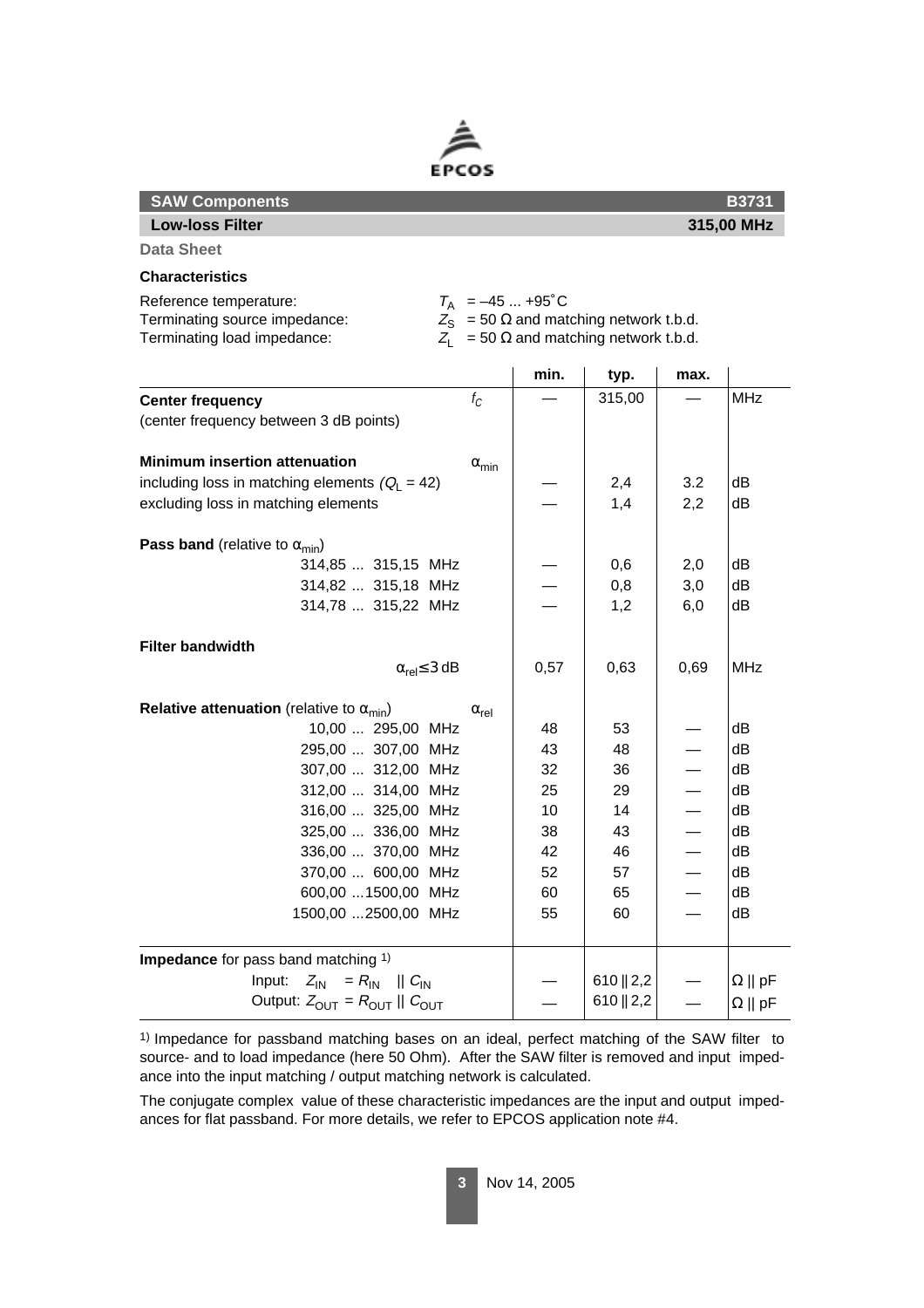

#### **Low-loss Filter 315,00 MHz**

**Data Sheet**

**Matching network to 50** Ω (element values depend on pcb layout and equivalent circuit**)**



Minimising the crosstalk

For a good ultimate rejection a low crosstalk is necessary. Low crosstalk can be realised with a good RF layout. The major crosstalk mechanism is caused by the "ground-loop" problem.

Grounding loops are created if input-and output transducer GND are connected on the top-side of the PCB and fed to the system grounding plane by a common via hole. To avoid the common ground path, the ground pin of the input- and output transducer are fed to the system ground plane (bottom PCB plane) by their own via hole. The transducers' grounding pins should be isolated from the upper grounding plane.

A common GND inductivity of 0.5nH degrades the ultimate rejection (crosstalk) by 20dB.

The optimised PCB layout, including matching network for transformation to 50 Ohm, is shown here. In this PCB layout the grounding loops are minimised to realise good ultimate rejection.



Optimised PCB layout for SAW filters in DCC6E package, pinning 1,4 (top side, scale 1:1)

The bottom side is a copper plane (system ground area). The input and output grounding pins are isolated and connected to the common ground by separated via holes.

For good contact of the upper grounding area with the lower side it is necessary to place enough via holes.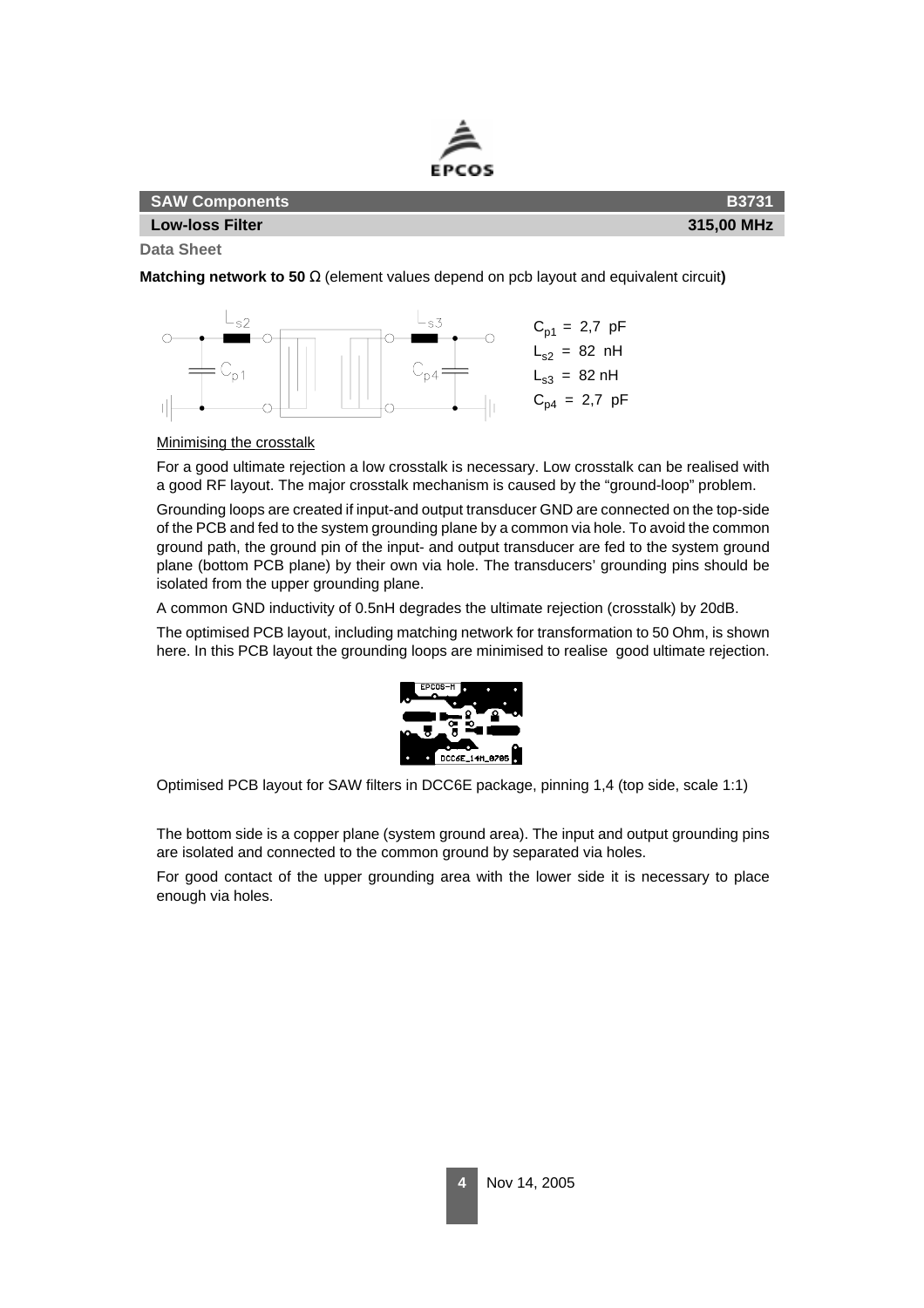

**Data Sheet**

**Frequency response**



### **Frequency response** (wideband)